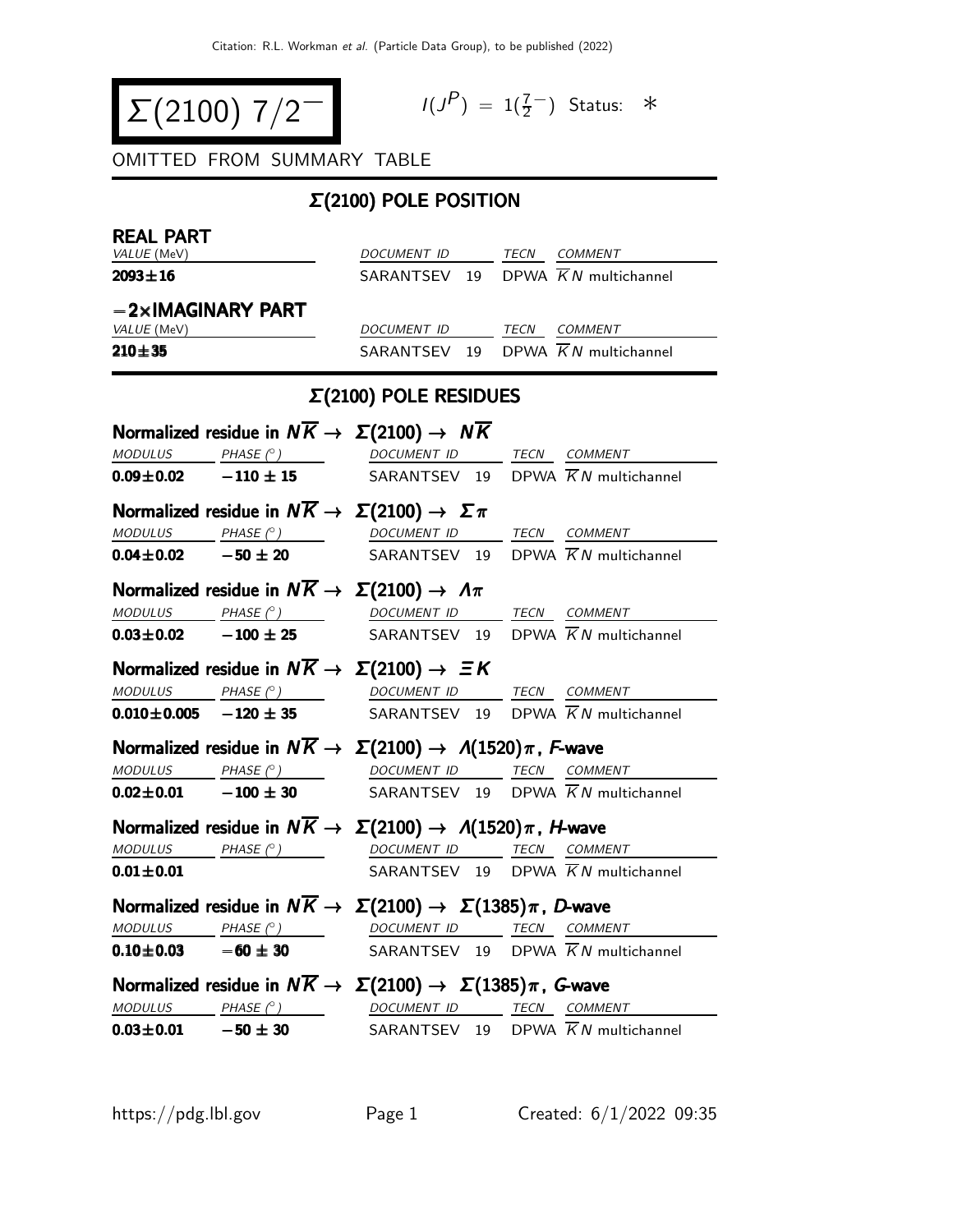| Normalized residue in $N\overline{K} \to \Sigma(2100) \to \Delta \overline{K}$ , G-wave |                  |                                                                                                 |  |  |  |  |  |
|-----------------------------------------------------------------------------------------|------------------|-------------------------------------------------------------------------------------------------|--|--|--|--|--|
| <b>MODULUS</b>                                                                          | PHASE $(^\circ)$ | DOCUMENT ID<br>TECN<br><b>COMMENT</b>                                                           |  |  |  |  |  |
| $0.04 \pm 0.02$                                                                         | $75 \pm 35$      | SARANTSEV 19 DPWA $\overline{K}N$ multichannel                                                  |  |  |  |  |  |
|                                                                                         |                  | Normalized residue in $N\overline{K} \to \Sigma(2100) \to N\overline{K}^*(892)$ , S=3/2, D-wave |  |  |  |  |  |
| MODULUS                                                                                 | PHASE $(^\circ)$ | DOCUMENT ID<br>TECN<br>COMMENT                                                                  |  |  |  |  |  |
| $0.08 \pm 0.04$                                                                         | $20 \pm 50$      | SARANTSEV 19 DPWA $\overline{K}N$ multichannel                                                  |  |  |  |  |  |

# Σ(2100) MASS

| <i>VALUE</i> (MeV)          | DOCUMENT ID                                    | TECN | COMMENT |
|-----------------------------|------------------------------------------------|------|---------|
| $\approx$ 2100 OUR ESTIMATE |                                                |      |         |
| $2146 + 17$                 | SARANTSEV 19 DPWA $\overline{K}N$ multichannel |      |         |
| $2060 + 20$                 | BARBARO- 70 DPWA $K^- p \to \Lambda \pi^0$     |      |         |
| $2120 + 30$                 | BARBARO- 70 DPWA $K^- p \to \Sigma \pi$        |      |         |
|                             |                                                |      |         |

# Σ(2100) WIDTH

| <i>VALUE</i> (MeV) | DOCUMENT ID                                        | TECN | <i>COMMENT</i> |
|--------------------|----------------------------------------------------|------|----------------|
| $260 + 40$         | SARANTSEV 19 DPWA $\overline{K}N$ multichannel     |      |                |
| $70 + 30$          | BARBARO- 70 DPWA $K^- p \rightarrow \Lambda \pi^0$ |      |                |
| $135 + 30$         | BARBARO- 70 DPWA $K^- p \to \Sigma \pi$            |      |                |

# Σ(2100) DECAY MODES

|                       | Mode                                                          | Fraction $(\Gamma_i/\Gamma)$ |
|-----------------------|---------------------------------------------------------------|------------------------------|
| $\Gamma_1$            | $N\overline{K}$                                               | $(8.0 \pm 2.0)$ %            |
| $\Gamma_2$            | $\Lambda \pi$                                                 | $(1.5 \pm 1.0) \%$           |
| $\Gamma_3$            | $\Sigma \pi$                                                  | $(2.0 \pm 1.0) \%$           |
| $\Gamma_4$            | $\Xi K$                                                       |                              |
|                       | $\Gamma_5$ $\Sigma(1385)\pi$ , <i>D</i> -wave                 | $(12 \pm 6) \%$              |
| $\Gamma_6$            | $\Sigma(1385)\pi$ , $\,$ G-wave                               |                              |
|                       | $\Gamma$ <sub>7</sub> $\Lambda$ (1520) $\pi$ , <i>F</i> -wave | $(1.0 \pm 1.0)$ %            |
| $\Gamma_8$            | $\Lambda(1520)\pi$ , <i>H</i> -wave                           |                              |
| $\Gamma$ <sub>9</sub> | $N\overline{K}$ *(892), S=3/2, D-wave                         | $(6.0 \pm 3.0)\%$            |
| $\Gamma_{10}$         | $\Delta \overline{K}$ , G-wave                                | $(1.0 \pm 1.0) \%$           |

# Σ(2100) BRANCHING RATIOS

See "Sign conventions for resonance couplings" in the Note on  $\Lambda$  and  $\Sigma$ Resonances.

| $(\Gamma_i \Gamma_f)^{\frac{1}{2}} / \Gamma_{\text{total}}$ in $N \overline{K} \rightarrow \Sigma (2100) \rightarrow \Lambda \pi$ |                                                    | $(\Gamma_1\Gamma_2)^{\frac{1}{2}}/\Gamma$ |                |
|-----------------------------------------------------------------------------------------------------------------------------------|----------------------------------------------------|-------------------------------------------|----------------|
| <i>VALUE</i>                                                                                                                      | <i>DOCUMENT ID</i>                                 | TECN                                      | <i>COMMENT</i> |
| $-0.07 + 0.02$                                                                                                                    | BARBARO- 70 DPWA $K^- p \rightarrow \Lambda \pi^0$ |                                           |                |